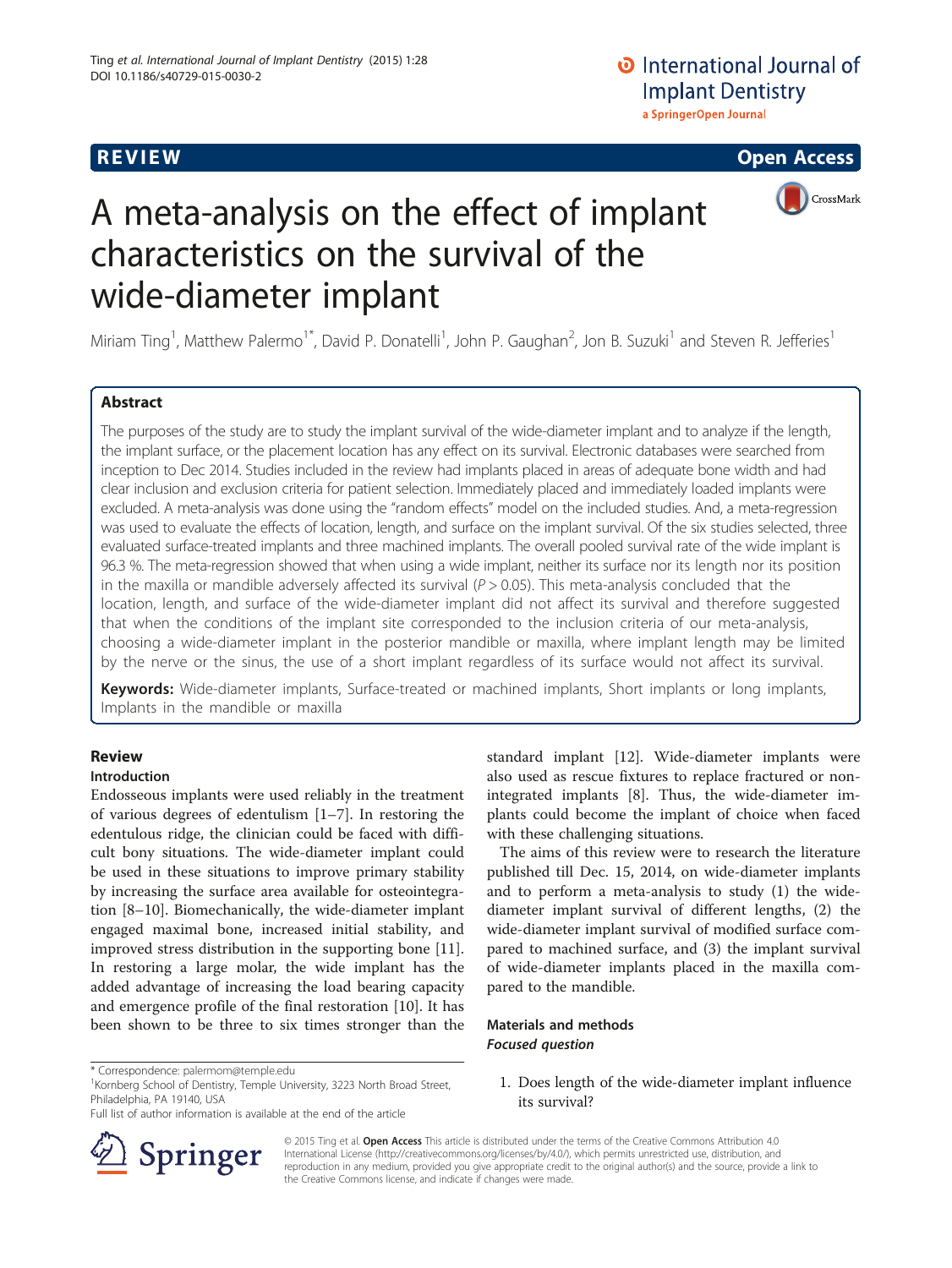- 2. Does the surface modification influence its survival compared to machined implant surfaces?
- 3. Does the implant placement in the maxilla or the mandible influence its survival?

#### Literature search and study design

The database on PubMed, Web of Science, and Cochrane Central Register of Controlled Trials was searched from inception to December 15, 2014. The keywords for the search were "dental implants or dental implant" and "wide," and a reference librarian was consulted as to the most effective strategy. Gray literature was also searched on Google Scholar using advance search to find articles with all of the words "wide, dental, implants, endosseous, clinical, patients, survival" and without the words "animal, graft, augmentation, immediate, review". Hand searching was conducted on the reference lists of identified widediameter implant articles and was limited to articles not already identified in the above search strategy. Implant representatives of implant manufacturers were also contacted for any ongoing research pertaining to wide-diameter implants, and researchers were invited to clarify research information.

#### Inclusion/exclusion criteria

- 1. Randomized controlled trials, controlled clinical trials, cohort, and case series reporting on the implant survival of wide-diameter endosseous titanium implants with different surface modifications were included. Only prospective data were included. Case reports, conventional reviews, and systemic reviews were excluded.
- 2. Implant diameter greater or equal to 4.7 mm were considered wide-diameter implants.
- 3. Only articles with specific documentation for wide-diameter implants were included. This documentation includes implant length, location/ site, loading times, and specific failure data such as length, location, and timing of failure for wide-diameter implants.
- 4. Articles with information on implants placed in sites deemed to have adequate bone height and width, and did not require site development, were included. Articles with grafted sites and/or unclear description of how sites were selected were excluded.
- 5. Only articles with data on wide implants loaded after least 1–3 months of healing after implant placement were included; data on immediate placement in extraction sites and immediately loading implants were not covered in this review.
- 6. Wide-diameter implants used in immediate replacement of failed implants were excluded.
- 7. Studies with at least 1-year follow-up and included at least 10 implants regardless of diameter and length were included.
- 8. Patients with adequate health to undergo implant surgery and patients with controlled medical conditions were not excluded.
- 9. Smoking status of subjects was not considered a criterion for exclusion.
- 10.Non-English articles or articles without English translations were excluded due to language limitations.

## Screening and selection

Two reviewers participated in selection of studies (MT and MP). At the initial phase of selection, abstracts and titles of articles were screened by one reviewer (MT) to exclude articles that clearly were not related to widediameter dental implants. The previously described inclusion and exclusion criteria were applied when including articles for full-text screening. When there was a doubt as to the relevance of the article, due to insufficient information in the abstract, the full-text article was analyzed together with a second reviewer (MP).

#### Search results

The search yielded 553 potentially relevant articles in PubMed, 303 in Web of Science, 35 in Cochrane Central Register of Controlled Trials, 64 from Google Scholar, and 19 not identified in the above search strategies from hand searching of reference lists of selected articles (Fig. [1](#page-2-0)). After screening the abstracts of the articles, 38 articles were selected for full-text screening from PubMed, 26 from Web of Science, 6 from Cochrane Central Register of Controlled Trials, 16 from Google Scholar, and 17 from hand searching of reference list. After elimination of duplicate articles, a total of 57 articles were selected for full-text screening.

Predetermined inclusion and exclusion criteria were applied to the selected full text by two reviewers (MT and MP); article selection was completed independently and then in unison. Areas of ambiguity were resolved through discussion. As for two articles that needed clarification of patient selection criteria, the authors were contacted via email and given 2 weeks to respond. One author responded with the requested information. Six articles remained for further review.

A total of 51 studies were excluded after the full-text review. These included 19 studies that did not document different lengths of wide implants studied, 15 studies that used graft materials in or around the implant sites, 4 studies that immediately placed implants in extraction sites or upon removal of failed implants, 2 studies that immediately loaded the implants, 10 studies that were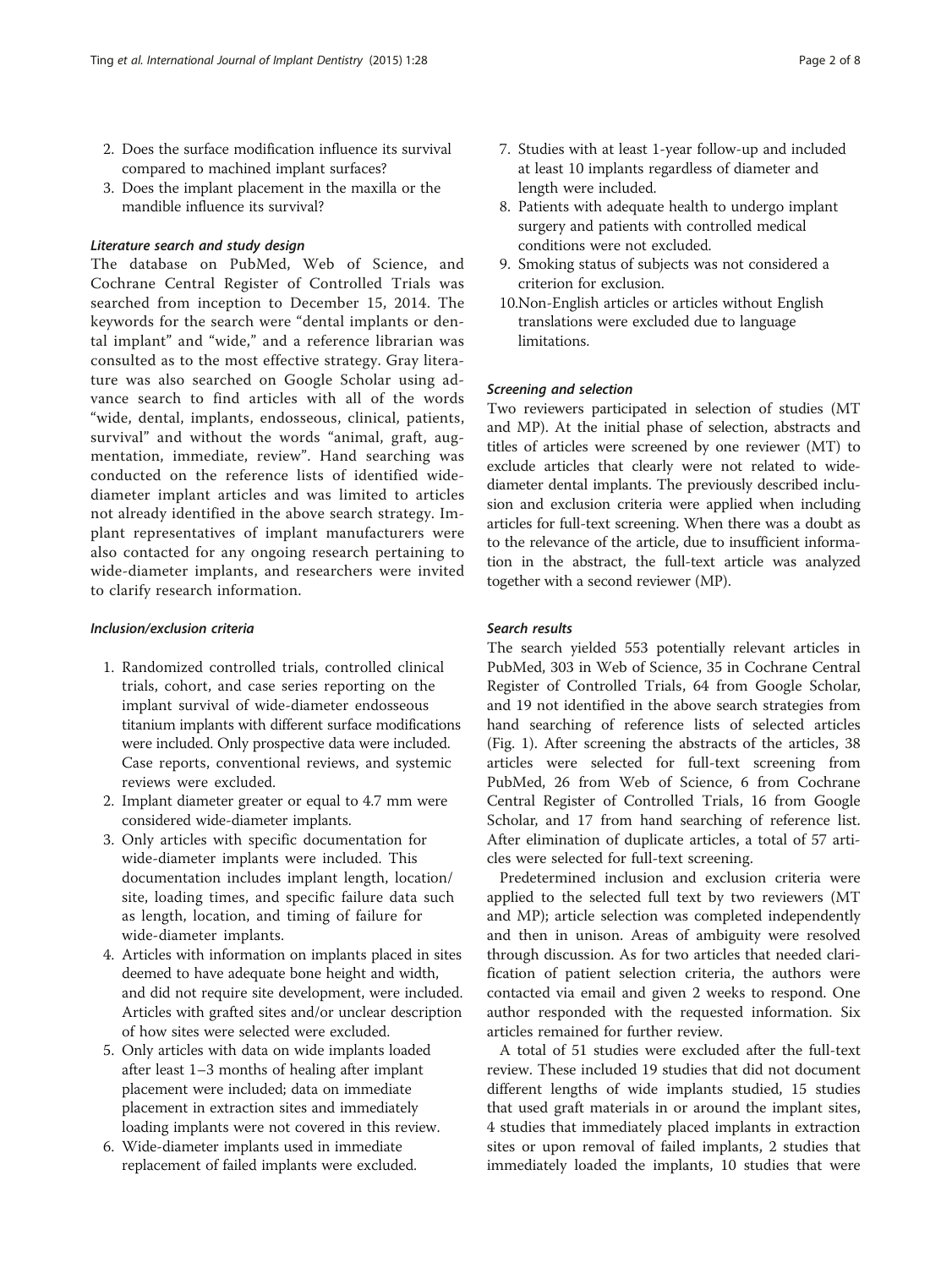<span id="page-2-0"></span>

## Table 1 Wide-diameter implants

| Implant diameter<br>(mm) | Implant<br>lengths  | No. of implants Implant type<br>(total) |                                     | Implant<br>surface       | Prospective<br>clinical study      | Placement follow-up/<br>mean (range)                             | Implant survival<br>(% ) | Age range<br>(years) |
|--------------------------|---------------------|-----------------------------------------|-------------------------------------|--------------------------|------------------------------------|------------------------------------------------------------------|--------------------------|----------------------|
| 4.7                      | 8, 10,<br>13, 16    | 117                                     | Zimmer (Screw<br>vent, Paragon)     | Acid-etched,<br>uncoated | Khayat et al.<br>2001 [13]         | Healing 3-6 months<br>plus 17 months loading<br>$(11-21$ months) | 95                       |                      |
| 5.0                      | 7                   | 14                                      | Endopore<br>(Innova Corp)           | Sintered<br>porous       | Deporter et al.<br>2001 [18]       | 32.6 months                                                      | 100                      | $25 - 76$<br>(53.7)  |
| 5.0                      | 8.5, 10,<br>11.5    | 15                                      | Mark III WP<br>(Nobel Biocare)      | Ti-unite                 | Schincaglia<br>et al. 2008 [17]    | 3-4 months healing<br>plus                                       | 100                      | $35 - 68$<br>(49.2)  |
|                          |                     |                                         |                                     |                          |                                    | 12 months loading                                                |                          |                      |
| 5.0                      | 6                   | 13                                      | <b>Brånemark</b><br>(Nobel Biocare) | Machined                 | Friberg et al.<br>2000 [14]        | 8 years $(1-14$ years)                                           | 100                      | 38-93 (63)           |
| 5.0                      | 6, 7, 8,<br>8.5, 10 | 109                                     | <b>Brånemark</b><br>(Nobel Biocare) | Machined                 | Tawil and<br>Younan 2003<br>$[15]$ | Healing plus<br>24 months loading                                | 94.5                     | $22 - 80$<br>(53.6)  |
| 5.0                      | 7, 8.5,<br>10, 11.5 | 38                                      | <b>Brånemark</b><br>(Nobel Biocare) | Machined                 | Polizzi et al.<br>2000 [16]        | 36 months                                                        | 92                       | $29 - 69$            |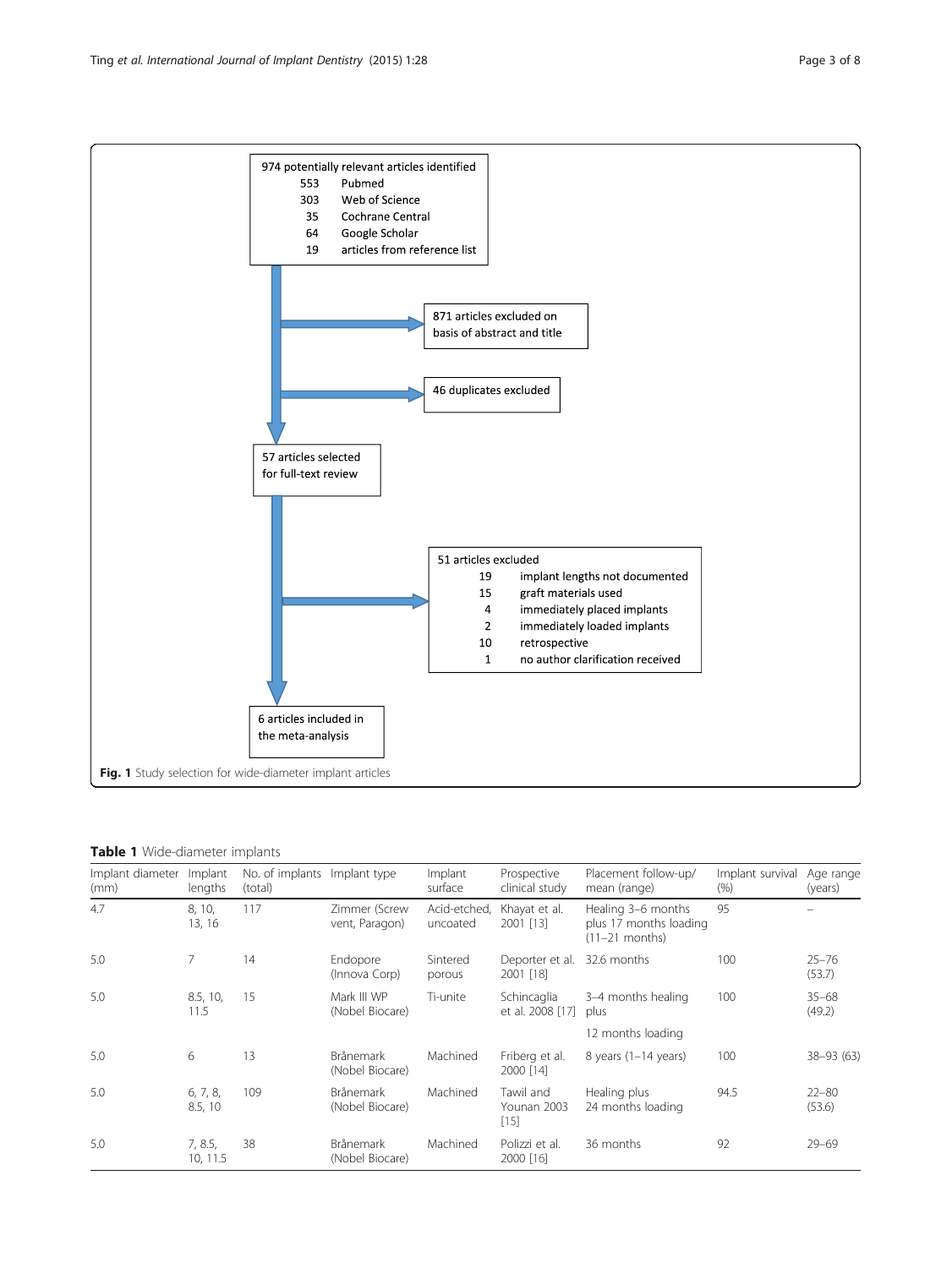Table 2 Wide surface-treated Implants

| Study                        | Implant surface       | Implant type                 | Implant length | No. of implants | No. failed     | % survived |
|------------------------------|-----------------------|------------------------------|----------------|-----------------|----------------|------------|
| Khayat et al. 2001 [13]      | Acid-etched, uncoated | Zimmer (Screw vent, Paragon) | 8              | 29              | $\mathfrak{D}$ | 93.1       |
|                              |                       |                              | 10             | 45              | $\overline{4}$ | 91.1       |
|                              |                       |                              | 13             | 28              | $\mathbf{0}$   | 100        |
|                              |                       |                              | 16             | 15              | $\mathbf{0}$   | 100        |
| Deporter et al. 2001 [18]    | Sintered porous       | Endopore (Innova Corp)       |                | 14              | $\circ$        | 100        |
| Schincaglia et al. 2008 [17] | Ti-unite              | Mark III WP (Nobel Biocare)  | 8.5            | 5               | $\mathbf{0}$   | 100        |
|                              |                       |                              | 10             | 5               | $\Omega$       | 100        |
|                              |                       |                              | 11.5           | 5               | $\mathbf{0}$   | 100        |

retrospective, and 1 study that did not receive a clarification from the author.

#### Data extraction

One researcher (MT) extracted the data, and a second researcher (DPD) independently checked the data extraction for accuracy and completeness. The disagreements were resolved by discussion. The data extraction form was pilot tested on a representative sample before applying it to the selected articles.

## Statistical analysis

The forest plot was used to determine pooled widediameter implant survival rate of the selected studies. The funnel plot was used to determine the possibility of publication bias of the selected studies. Heterogeneity of the data was analyzed to determine if the data from the selected studies can be analyzed and if the random effects model can be used in the meta-analysis. In addition, a meta-regression (type III test of fixed effects) was used to evaluate the effects of location, length, and surface on the implant survival.

#### Results

Of the six studies selected, three evaluated surfacetreated implants and three machined implants (Table [1](#page-2-0)).

Table 3 Wide machined implants

The included studies all used similar criteria for implant survival, which was defined as the absence of mobility, pain, and radiolucent lesions. The implant survival was based on the percentage of implants evaluated, and the implant lengths in the studies range from 6 to 16 mm (Tables 2 and 3). The number of patients receiving wide implants was not specified in three studies which also evaluated other diameter implants [\[13](#page-7-0)–[15\]](#page-7-0). Only data on the wide-diameter implants in those studies were included in the meta-analysis. Three studies evaluated only wide-diameter implants. The number of patients evaluated in these studies was as follows: Khayat et al. [[13](#page-7-0)] studied 71 patients, Polizzi et al. [\[16\]](#page-7-0) studied 34 patients, and Schincaglia et al. [\[17\]](#page-7-0) studied 15 patients. Schincaglia et al.'s study was a randomized controlled trial evaluating immediate-loading versus delay-loading of wide-diameter implants; only data of the control group that was not immediately loaded was included in the meta-analysis. The mean patient follow-up of the six studies ranged from 1 to 8 years. The location of the implants placed in the selected studies (Table [4\)](#page-4-0) was as follows: two studies evaluated implants placed in the posterior mandible [[17](#page-7-0), [18\]](#page-7-0), one study in the edentulous mandible [[14](#page-7-0)], and three studies in various areas of the maxilla and mandible [[13](#page-7-0), [15, 16](#page-7-0)].

The forest plot (Fig. [2\)](#page-4-0) showed a pooled wide implant survival rate of 96.3 % (Table [5](#page-5-0)). The funnel plot (Fig. [3](#page-5-0))

| Study                      | Implant surface | Implant type              | Implant length | No. of implants | No. failed   | % survived |
|----------------------------|-----------------|---------------------------|----------------|-----------------|--------------|------------|
| Polizzi et al. 2000 [16]   | Machined        | Brånemark (Nobel Biocare) | 7              | 2               | 0            | 100        |
|                            |                 |                           | 8.5            | 8               |              | 87.5       |
|                            |                 |                           | 10             | 15              |              | 93.3       |
|                            |                 |                           | 11.5           | 13              |              | 92.3       |
| Friberg et al. 2000 [14]   | Machined        | Brånemark (Nobel Biocare) | 6              | 13              | $\circ$      | 100        |
| Tawil and Younan 2003 [15] | Machined        | Brånemark (Nobel Biocare) | 6              | 16              | $\mathbf{0}$ | 100        |
|                            |                 |                           |                | 3               | $\mathbf{0}$ | 100        |
|                            |                 |                           | 8              | 27              |              | 96.3       |
|                            |                 |                           | 8.5            | 8               | 2            | 75.0       |
|                            |                 |                           | 10             | 55              | 3            | 94.5       |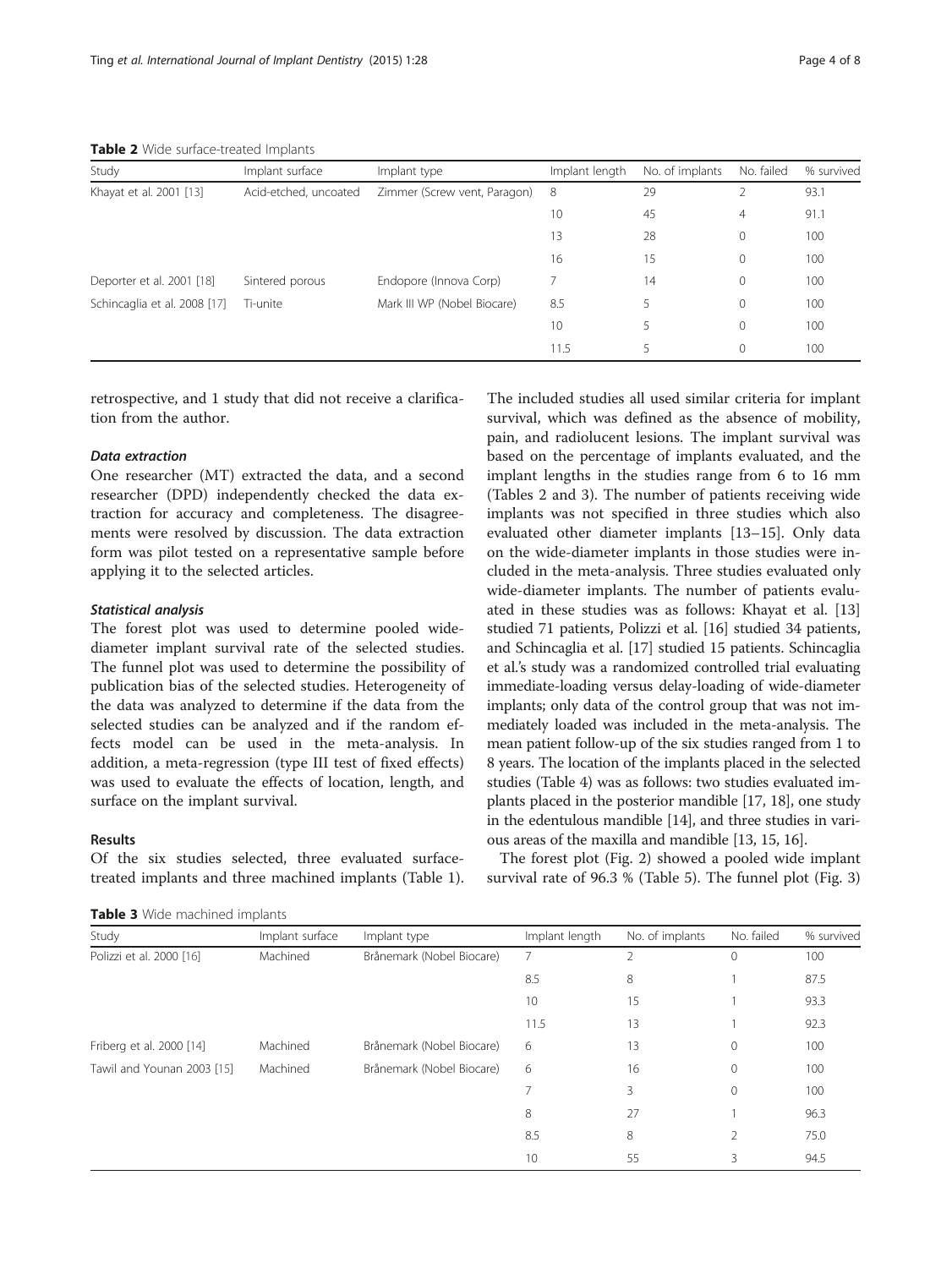| Study                           | Implant surface          | Implant type                    | No. of implants in<br>maxilla (no. failed) | No. of implants in mandible<br>(no. failed) | % survived in<br>maxilla | % survived in<br>mandible |
|---------------------------------|--------------------------|---------------------------------|--------------------------------------------|---------------------------------------------|--------------------------|---------------------------|
| Khayat et al.<br>2001 [13]      | Acid-etched.<br>uncoated | Zimmer (Screw vent,<br>Paragon) | 49(2)                                      | 62(4)                                       | 95.9                     | 93.5                      |
| Deporter et al.<br>2001 [18]    | Sintered porous          | Endopore (Innova Corp)          | $\mathbf{0}$                               | 14(0)                                       |                          | 100                       |
| Schincaglia et al.<br>2008 [17] | Ti-Unite                 | Mark III WP (Nobel Biocare) 0   |                                            | 15(0)                                       |                          | 100                       |
| Polizzi et al.<br>2000 [16]     | Machined                 | Brånemark (Nobel Biocare)       | 4(0)                                       | 34(3)                                       | 100                      | 91.2                      |
| Friberg et al.<br>2000 [14]     | Machined                 | Brånemark (Nobel Biocare)       | $\Omega$                                   | 13(0)                                       |                          | 100                       |
| Tawil and Younan<br>2003 [15]   | Machined                 | Brånemark (Nobel Biocare)       | 22(2)                                      | 87(4)                                       | 90.9                     | 95.4                      |

<span id="page-4-0"></span>Table 4 Implants used in the maxilla and mandible

was analyzed for publication bias. No publication bias was found in the selected studies. The meta-analysis heterogeneity statistics were shown in Table [6.](#page-5-0) The Q statistic was a measure of the total variance of the studies and along with the p-value showed that the studies do not differ significantly from the mean effect. The  $I^2$  statistic along with the 95 % uncertainty interval measured the degree of inconsistency among the studies and showed no inconsistencies among the studies.  $\tau^2$  was a measure of the between study variance and was defined as 0 if the Q value was less than the expected variance (Number of studies -1). The results showed no significant heterogeneity among the included studies. Within the meta-analysis using a random effects model, a metaregression showed that the fixed effects of location, length and surface did not have a significant effect  $(P > 0.05)$  on survival (Table [7](#page-6-0)).

# Discussion

The present meta-analysis was limited to prospective clinical studies and utilized a rigorous inclusion and exclusion criteria. Studies included in the analysis were limited to cases in which implants placed in sites with adequate bone volume without grafting. Implants were placed in healed sites and loaded after at least 1–3 months of healing. All studies had at least 1-year follow-up. Patients were required to have adequate health to undergo implant surgery. Controlled medical conditions and smoking status were not excluded. Excluded were studies where implants were placed in sites that were initially deemed to have adequate bone; however, at the time of implant surgery, required the use of bone graft. Data from these studies could not be analyzed due to unclear documentation of which implants were grafted, thus preventing separation of the data for the analysis [\[19, 20\]](#page-7-0). The data from some

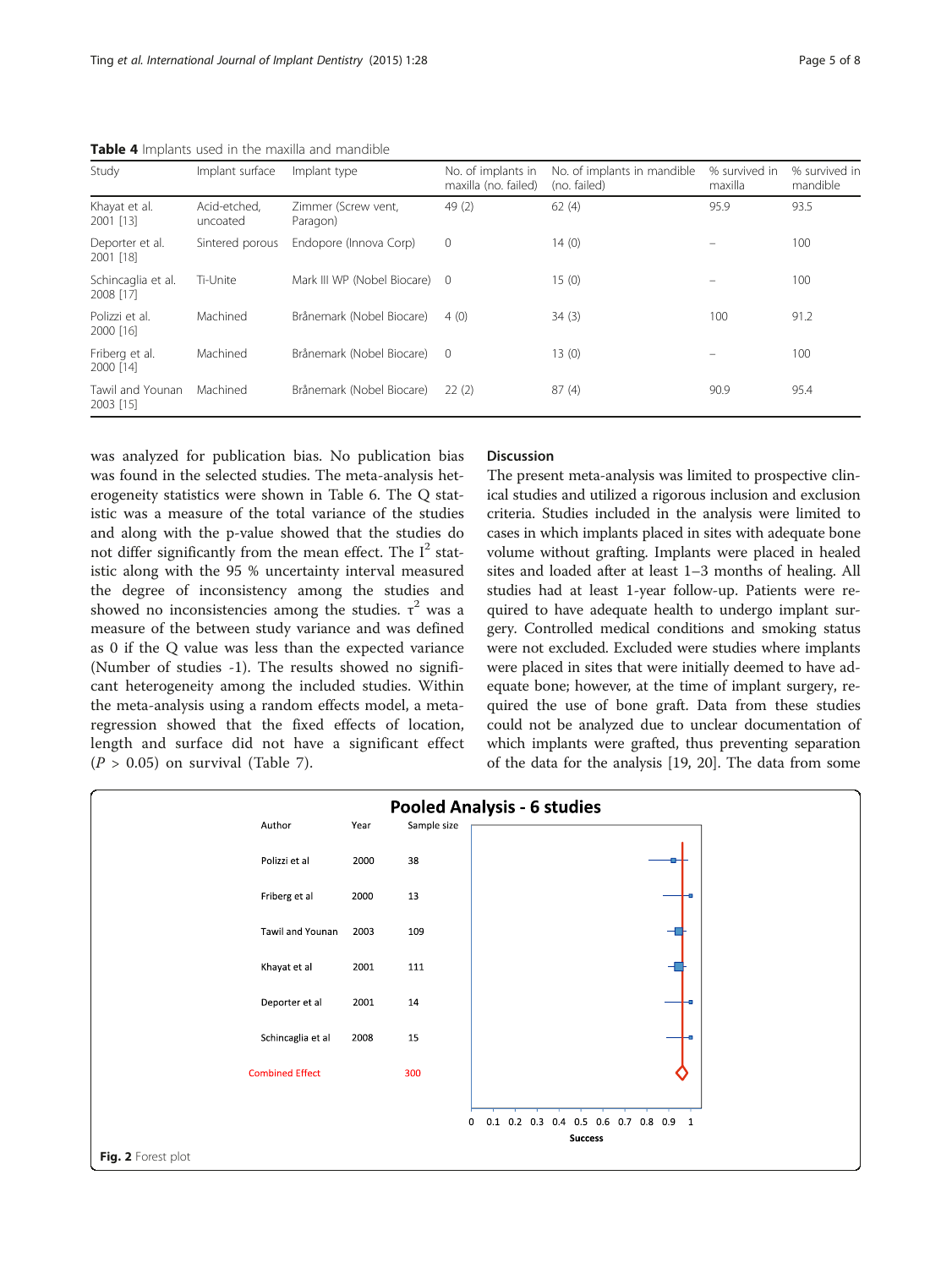<span id="page-5-0"></span>Table 5 Meta-analysis implant data-pooled analysis

| Authors                 | Number | Success ci- |       | $\overline{c}$ | Weight (%) |
|-------------------------|--------|-------------|-------|----------------|------------|
| Polizzi et al. [16]     | 38     | 0.921       | 0.810 | 0.990          | 12.71      |
| Friberg et al. [14]     | 13     | 1.000       | 0.872 | 1.000          | 4.46       |
| Tawil and Younan [15]   | 109    | 0.945       | 0.893 | 0.981          | 36.14      |
| Khayat et al. [13]      | 111    | 0.946       | 0.895 | 0.982          | 36.80      |
| Deporter et al. [18]    | 14     | 1.000       | 0.881 | 1.000          | 4.79       |
| Schincaglia et al. [17] | 15     | 1.000       | 0.888 | 1.000          | 512        |
|                         | 300    | 0.963       | በ 934 | 0.985          | 100        |

of the survival studies were not able to be analyzed due to the lack of a clear description of implant length. The exclusion of these studies along with the rigorous inclusion criteria limited our meta-analysis to six studies. These six studies were well-documented with clear data on implant length, surface, and location.

The overall survival rate of wide-diameter implants based on the pooled data of the included six studies was 96.3 %, and this was within the reported range of widediameter [\[21\]](#page-7-0) and regular-diameter [\[22\]](#page-7-0) implant survival rates. Machined implants functionally integrate with the surrounding bone via a macroscopic interlock of the implant threads with the bone. Surface treatment of the machined threads increases the effectiveness of the interlock resulting in an improved bone-to-implant interface [[23](#page-7-0), [24](#page-7-0)]. However, our meta-analysis found no significant difference between the implant survivals of machined compared to surface-treated wide-diameter implants. Similarly, Al-Nawas et al. [[25](#page-7-0)] also reported no significant difference between machined and double-etched surfacetreated standard-diameter implant survival. Conversely,

Table 6 Heterogeneity statistics

| <b>Hable O</b> Heterogeneity Statistics |                 |                       |  |  |  |  |
|-----------------------------------------|-----------------|-----------------------|--|--|--|--|
| $\mathcal{Q}$                           | Ρ               |                       |  |  |  |  |
| 2.7008                                  | 0.7460          |                       |  |  |  |  |
| $l^2$                                   | $\overline{CI}$ | $\mathsf{ci}\text{+}$ |  |  |  |  |
| 0.00%                                   | 0.00 %          | 74.62 %               |  |  |  |  |
| $\tau^2$                                | $\overline{CI}$ | $\overline{c}$ i+     |  |  |  |  |
| 0.0000                                  | 0.0000          | 0.0069                |  |  |  |  |
|                                         |                 |                       |  |  |  |  |

Maló and Araújo Nobre [\[26](#page-7-0)] reported significantly more failures for machined compared to surface-treated narrow (3.3-mm diameter) implants. This suggests that the implant surface characteristics may have an impact on implant survival rate based on the implant diameter, and as the diameter of the implant is increased, as in the widediameter implant, this impact may not be statistically significant. It should be noted that stringent inclusion criteria were applied including non-grafted sites, controlled medical conditions, and adequate bone volume.

In the present meta-analysis, the location of widediameter implants did not impact survival. This was in agreement with Degidi et al. [[27\]](#page-7-0) whose study did not find a statistically significant difference in the survival of wide-diameter implants in varying bone densities in the maxilla and mandible. However, this was contrary to some studies [\[16](#page-7-0), [28](#page-7-0)] that reported a lower widediameter implant survival in the posterior mandible compared to the maxilla. This was postulated to be due to the low marginal bone vascularity of the mandible [[29, 30\]](#page-7-0). And, this was also contrary to some other studies [\[31, 32](#page-7-0)], which reported a better outcome for immediately placed implants placed in the mandible because of better bone density and quality.

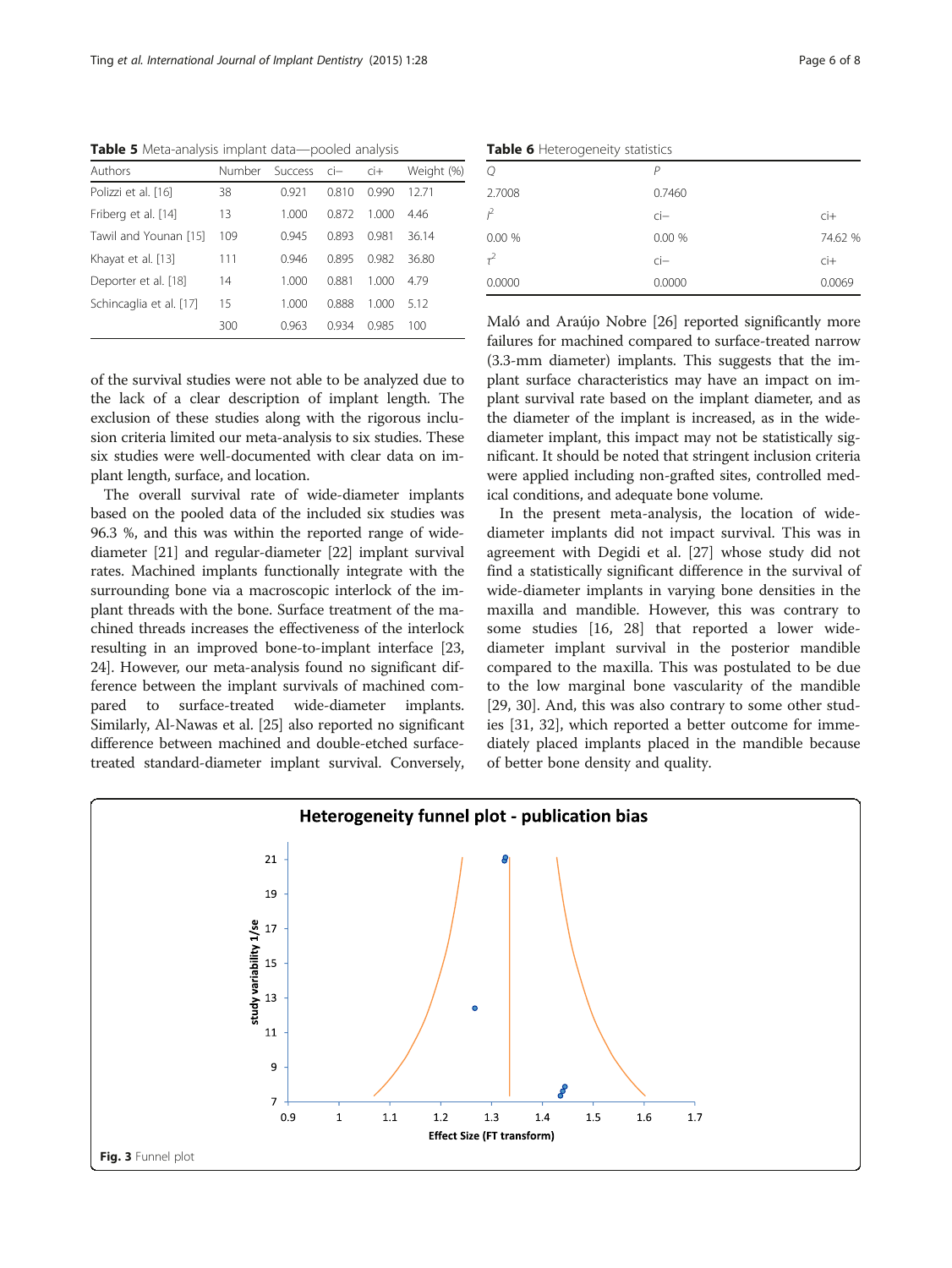| Type III tests of fixed effects |     |     |         |        |
|---------------------------------|-----|-----|---------|--------|
|                                 | Num | Den |         |        |
| Effect                          | DF  | DF  | F value |        |
| Surface                         |     | 11  | 0.84    | 0.3787 |
| Length                          |     | 11  | 0.97    | 0.4951 |
| Location                        |     | 11  | 0.00    | 0.9868 |

<span id="page-6-0"></span>Table 7 Meta-regression-effect of surface and lengths

Degree of free (DF) contributes to the determination of P value

The various lengths of wide implants used in the six selected study ranged from 6 to 16 mm, and the following implant lengths assessed in the meta-regression were 6, 7, 8, 8.5, 10, 11.5, 13, and 16 mm. Unlike our meta-analysis which focused solely on the wide-diameter implant, very few studies looked at the effects of different lengths on the survival rate specific to the wide-diameter implant. Most studies reported survival rates of the shorter implant lengths  $(\leq 10 \text{ mm})$  with varying diameter implants  $(3.75, 4, 4)$ 5, and 6 mm) [\[33\]](#page-7-0). Studies by Deporter et al. [\[18, 34\]](#page-7-0) included different diameter implants and were not limited to only wide-diameter implants; these studies also found no significant effect of implant length on implant performance. Conversely, Olate et al. [\[35\]](#page-7-0), who also included different diameter implants, observed the largest failure in their short implants compared to long or medium implants. However, Olate et al. evaluated 1649 implants retrospectively, 295 were wide-diameter implants (17.9 %), 1217 were regular-diameter (73.8 %), and 137 were narrow-diameter implants (8.3 %). Thus, their conclusion would pertain more to the regular-diameter implants which makes up the majority of implant evaluated in their study. This would seem to indicate that length may have an effect on regular-diameter implant survival, but this would require further investigation. Our meta-regression, which evaluated the prospective data of a total of 306 wide-diameter implants with lengths ranging from 6 to 16 mm, concluded that wide-diameter implants ranging in length from 6 to 16 mm would not have any significant effect on the implant survival. It should be stressed that stringent inclusion criteria were applied for study selection, and hence, these results cannot be generalized to patients with medical or oral compromise.

This meta-analysis concluded that the location, length, and surface treatment of the wide-diameter implant do not significantly affect its survival. It is therefore suggested with caution that when the conditions of the implant site corresponds to the inclusion criteria used in our meta-analysis, choosing a wide implant in the posterior mandible or maxilla, where implant length may be limited by the nerve or the sinus, the use of a short implant regardless of the implant surface would not adversely affect its survival.

#### Competing interests

MT, MP, DPD, JPG, and JBS declare that they have no competing interests as to the content of the manuscript. SRJ holds common stock in the company DENTSPLY International, York, PA, USA, which markets various dental implant systems. Nevertheless, the author does not believe that the abovementioned disclosure presents any apparent conflict of interest with respect to the content and subject matter of this systematic review.

#### Authors' contributions

MT, MP, DPD, JBS, and SRJ contributed to the design of the study. MT, MP, and DPD contributed to study selection and data extraction. JPG formulated and performed the statistical analysis. All authors read, revised, and approved the final manuscript.

#### Authors' information

1. Miriam Ting, BDS, MS, Cert. Advanced Periodontology (USC), is in the Advance standing program at the Temple University Kornberg School of Dentistry.

2. Matthew Palermo, DMD, is an associate professor from the Department of Restorative Dentistry at the Temple University Kornberg School of Dentistry. 3. David P. Donatelli, DDS, is an assistant professor from the Department of Restorative Dentistry at Temple University Kornberg School of Dentistry. 4. John P. Gaughan, MS, PhD, MBA, is an associate professor (emeritus) and a statistician at the Temple University School of Medicine.

5. Jon B. Suzuki, DDS, PhD, MBA is a professor, chairman, and program director from the Department of Periodontology and Oral Implantology at the Temple University Kornberg School of Dentistry.

6. Steven R. Jefferies, DDS, MS, PhD, is a professor from the Department of Restorative Dentistry at the Temple University Kornberg School of Dentistry.

#### Acknowledgements

The meta-analysis by the statistician was funded by the Temple University Research Fund.

#### Author details

<sup>1</sup>Kornberg School of Dentistry, Temple University, 3223 North Broad Street, Philadelphia, PA 19140, USA. <sup>2</sup>School of Medicine, Temple University, 3420 N Broad St, Philadelphia, PA 19140, USA.

#### Received: 29 June 2015 Accepted: 13 October 2015 Published online: 03 November 2015

#### References

- 1. Adell R, Lekholm U, Rockler B, Branemark PI. A 15-year study of osseointegrated implants in the treatment of the edentulous jaw. Int J Oral Surg. 1981;10(6):387–416.
- 2. Adell R, Eriksson B, Lekholm U, Branemark PI, Jemt T. Long-term follow-up study of osseointegrated implants in the treatment of totally edentulous jaws. Int J Oral Maxillofac Implants. 1990;5(4):347–59.
- 3. Albrektsson T. On long-term maintenance of the osseointegrated response. Australian Prosthodontic J Australian Prosthodontic Soc. 1993;7(Suppl):15–24.
- 4. Engquist B, Bergendal T, Kallus T, Linden U. A retrospective multicenter evaluation of osseointegrated implants supporting overdentures. Int J Oral Maxillofac Implants. 1988;3(2):129–34.
- 5. Jemt T, Lekholm U, Adell R. Osseointegrated implants in the treatment of partially edentulous patients: a preliminary study on 876 consecutively placed fixtures. Int J Oral Maxillofac Implants. 1989;4(3):211–7.
- Albrektsson T. A multicenter report on osseointegrated oral implants. J Prosthet Dent. 1988;60(1):75–84.
- 7. Albrektsson T, Dahl E, Enbom L, Engevall S, Engquist B, Eriksson AR, et al. Osseointegrated oral implants: a Swedish multicenter study of 8139 consecutively inserted Nobelpharma implants. J Periodontol. 1988;59(5):287–96. doi:[10.1902/jop.1988.59.5.287](http://dx.doi.org/10.1902/jop.1988.59.5.287).
- 8. Langer B, Langer L, Herrmann I, Jorneus L. The wide fixture: a solution for special bone situations and a rescue for the compromised implant. Part 1. Int J Oral Maxillofac Implants. 1993;8(4):400–8.